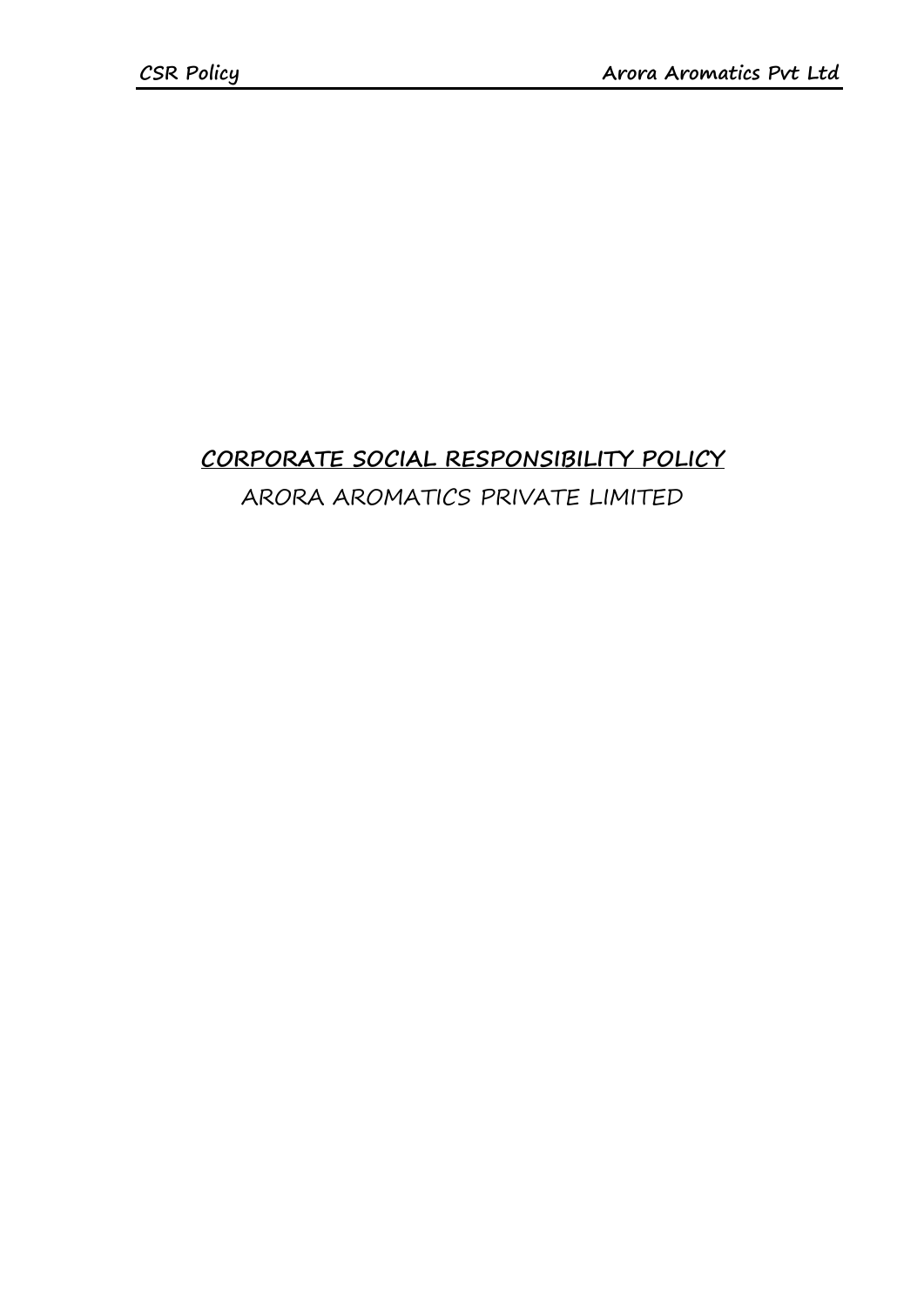## Contents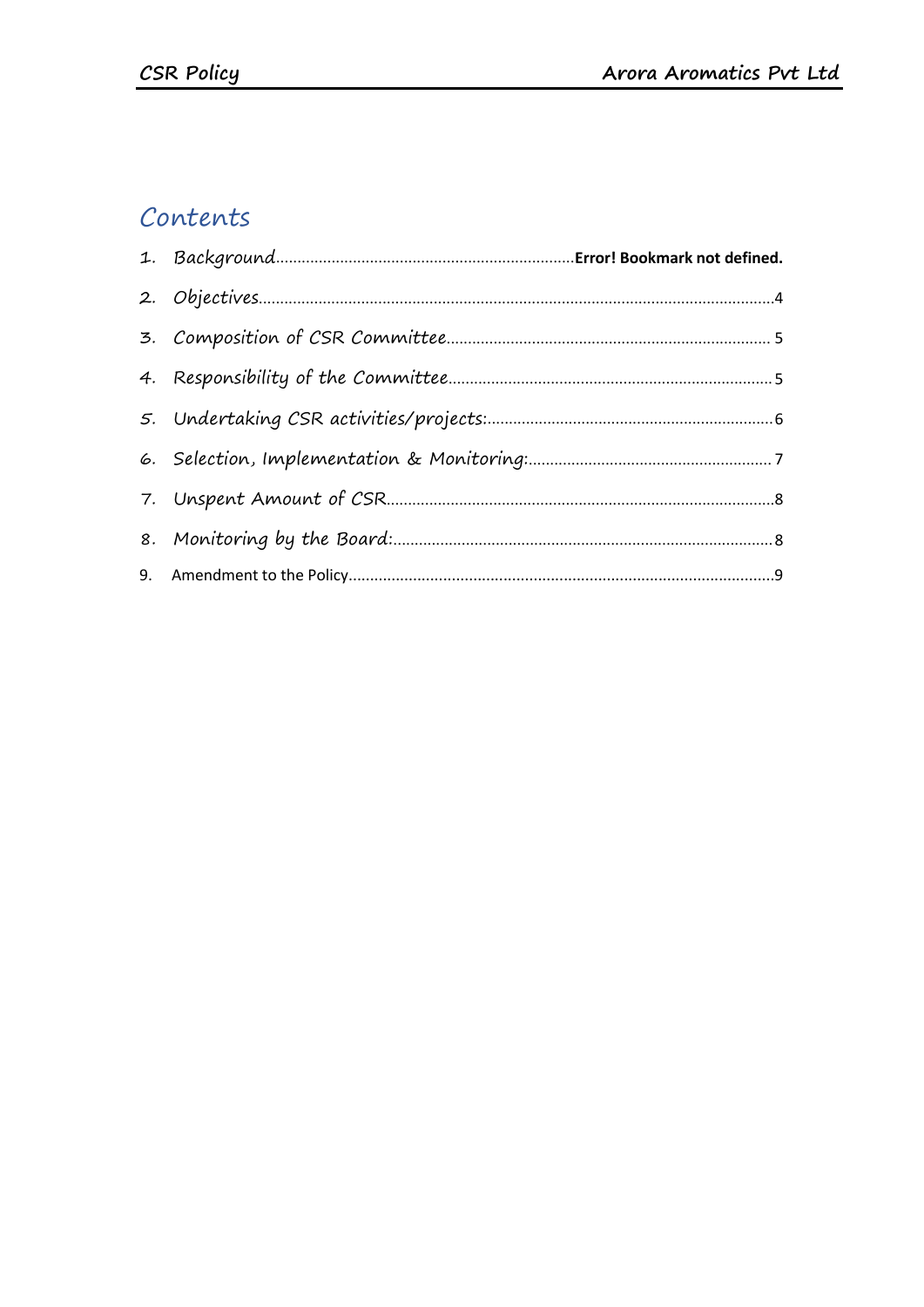# **Giving Back To Society As A Corporate Citizen,To Enhance Value**

#### 1. Background

Corporate Social Responsibility is not a new concept in India, however, the Ministry of Corporate Affairs, Government of India has recently notified the Section 135 of the Companies Act, 2013 along with Companies (Corporate Social Responsibility Policy) Rules, 2014 "hereinafter CSR Rules" and other notifications related thereto which makes it mandatory (with effect from 1st April, 2014) for certain companies who fulfill the criteria as mentioned under Sub Section 1 of Section 135 to comply with the provisions relevant to Corporate Social Responsibility. As mentioned by United Nations Industrial Development Organization (UNIDO), CSR is generally understood as being the way through which a company achieves a balance of economic, environmental and social imperatives ("TripleBottom-Line- Approach"), while at the same time addressing the expectations of shareholders and stakeholders.

It is recognized that integrating social, environmental and ethical responsibilities into the governance of businesses ensures their longterm success, competitiveness, and sustainability.

This approach also reaffirms the view that businesses are an integral part of society, and have a critical and active role to play in the sustenance and improvement of healthy ecosystems, in fostering social inclusiveness and equity, and in upholding the essentials of ethical practices and good governance.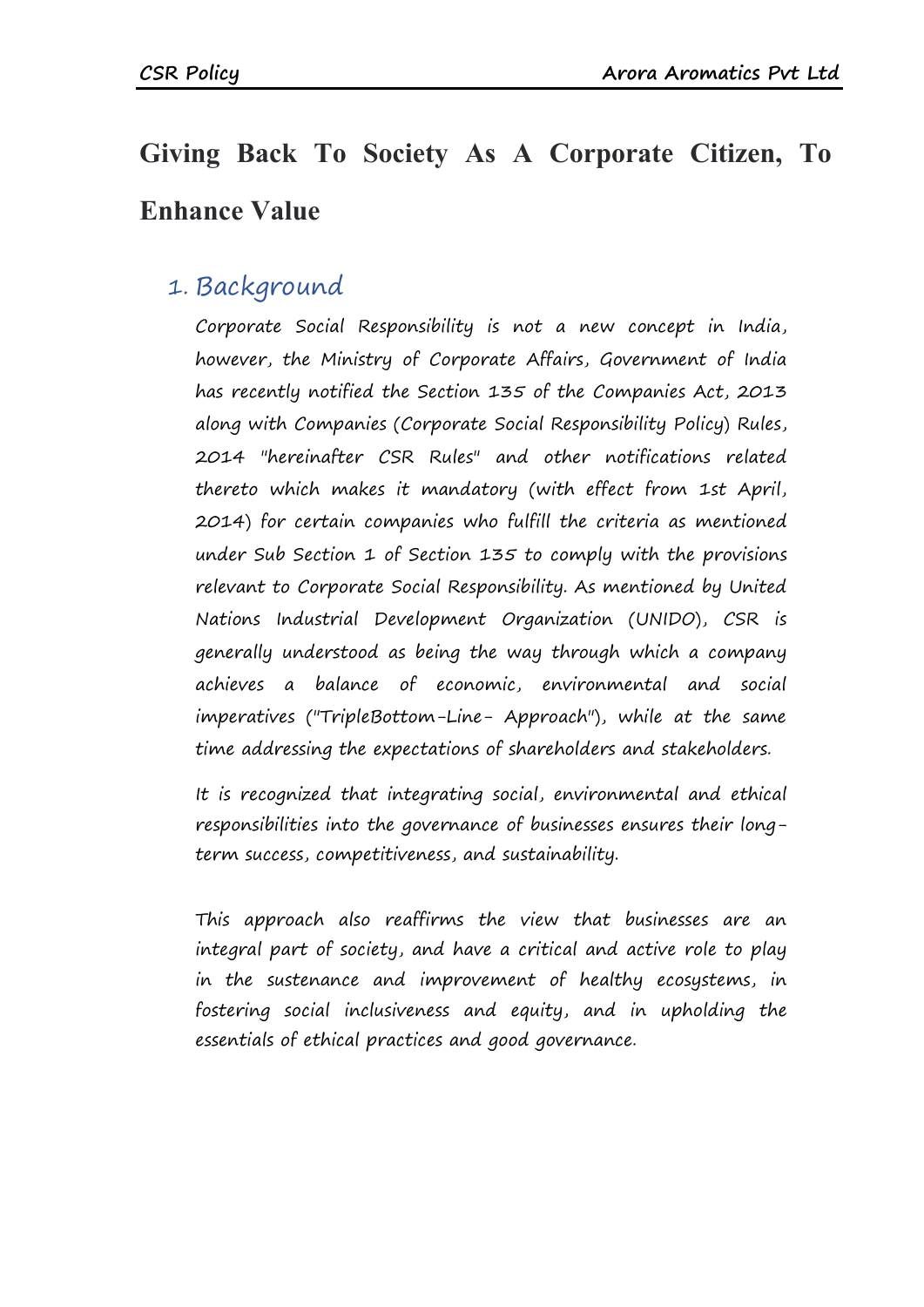Arora Aromatics Private Limited **('AAPL' or 'the Company')** is an adopter of Corporate Social Responsibility (CSR)in accordance with the Section 135, Schedule VII of the Companies Act, 2013 and CSR Rules issued by the Ministry of Corporate Affairs on February 27, 2014. Therefore The Board of Directors has constituted the CSR Committee in its meeting held on 09.04.2018

## <span id="page-3-0"></span>2. Objectives

AAPL CSR policy intents to:

- Develop the society and community that impact positive change in the life of general public.
- Fulfill the CSR obligation and encourage a positive impact through the activities enlisted under the company act and its rules thereunder.
- Establishing a guideline for compliance with the provisions of Regulations to dedicate a percentage of Company's profits for social projects
- To generate goodwill and recognition among all stakeholders of the company.

Words and expressions used in this CSR Policy and not defined herein but defined in the Act shall have the meaning respectively assigned to them in the Act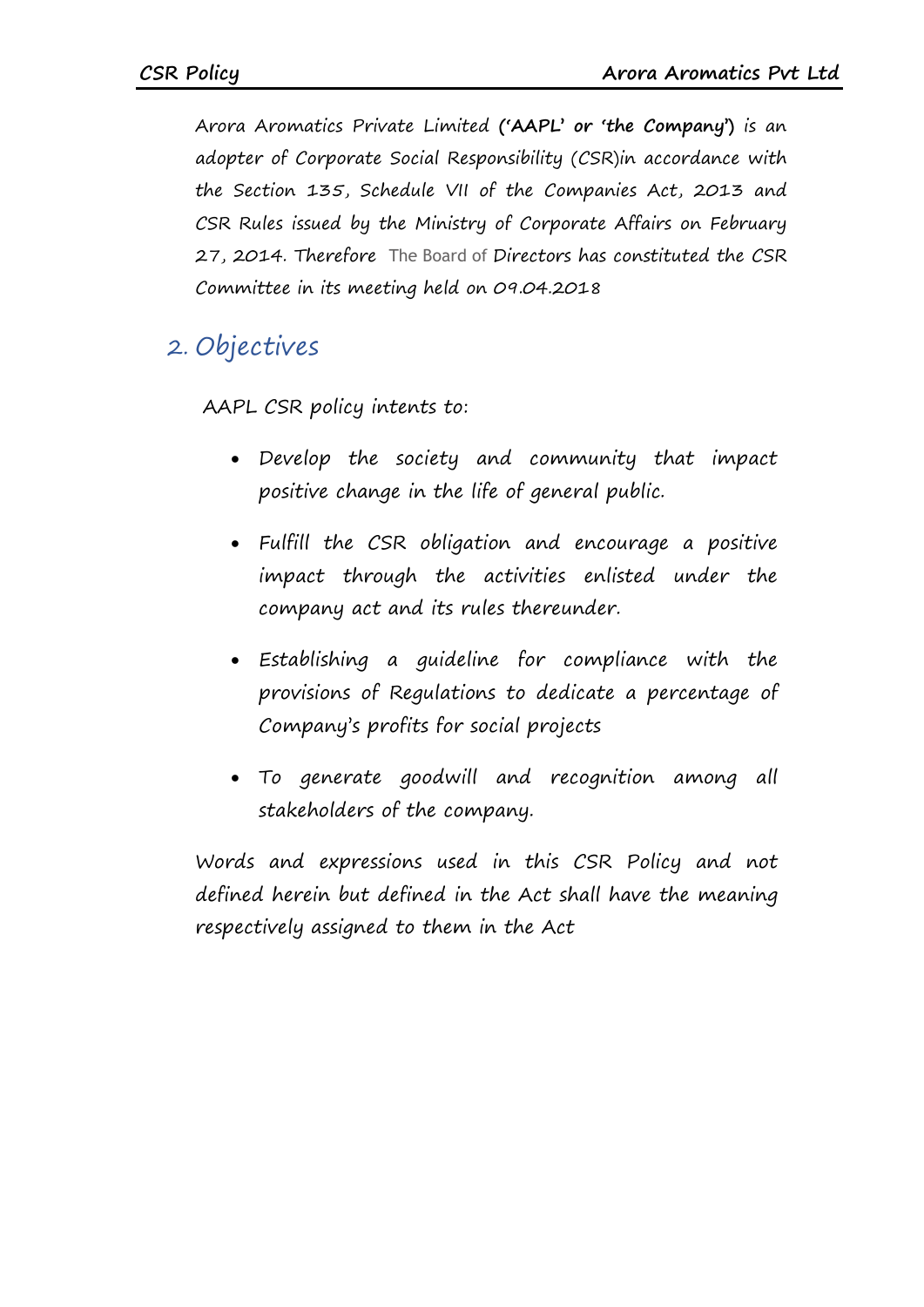### <span id="page-4-0"></span>3. Composition of CSR Committee

The Company has constituted Corporate Social Responsibility Committee ("the Committee") comprising of following three Directors:

- 1. Arvind Kumar Arora-Chairman
- 2. Suresh Chand Arora-Member
- 3. Surender Arora-Member

Board of Directors of the Company may re-constitute the Committee, as and when required to do so, by following the sections, sub-sections, rules, regulations, notifications issued or to be issued, from time to time, by the Ministry of Corporate Affairs or the Central Government of India.

The Committee shall exercise powers and functions as assigned by the Board of Directors of the Company in pursuant to section 135 of the Companies Act, 2013 and CSR Rules thereto.

#### <span id="page-4-1"></span>4. Responsibility of the Committee

The Responsibilities of CSR committee include:

- Formulating and recommending to the Board of Directors a Corporate Responsibility Policy and indicating activities to be undertaken.
- Recommending the amount of expenditure for the CSR activities and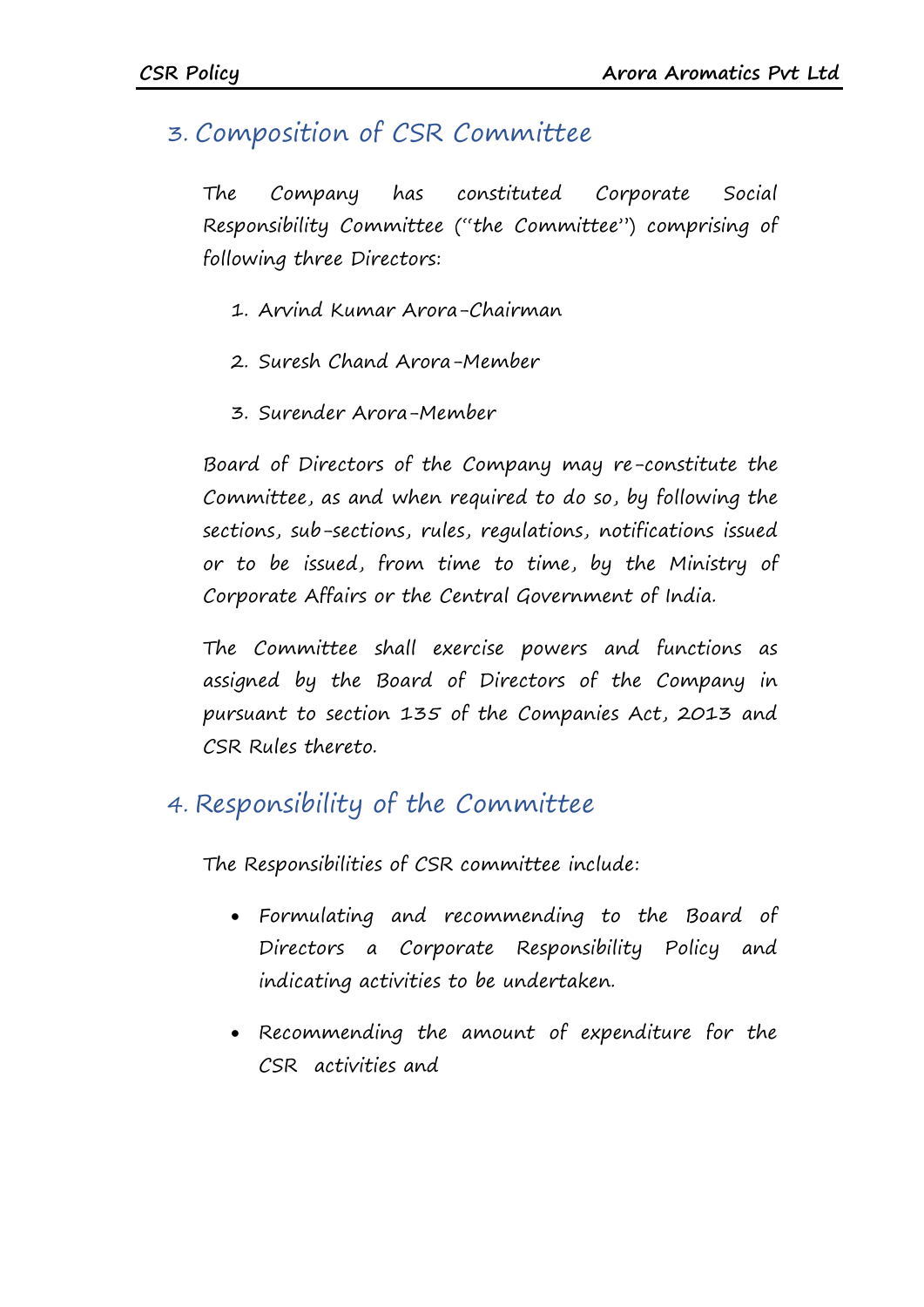• Monitoring CSR policy from time to time

## <span id="page-5-0"></span>5. Undertaking CSR activities/projects:

AAPL will undertake its CSR activities out of approved CSR activities or the activities approved by the CSR Committee through the Arora Foundation or such other entity/organization as approved by the committee.

The surplus arising out of the CSR projects or programs or activities shall not form part of the business profit of company.

Pursuant to Schedule VII of the Companies Act, 2013, the Committee has approved the following activities as "CSR Activities" to be undertake under the CSR policy of the Company. The Board of Directors has reviewed the said activities and express its consent to the Committee to pursue the said activities under CSR policy of the Company under section 135 of the Companies Act, 2014, Schedule VII and other applicable rules, regulations, notifications etc., issued/to be issued from time totime.

Approved CSR Activities:

- Promoting preventive healthcare and sanitation to thepublic;
- Promoting education, including primary, secondary and higher secondary education, as well as special education and employment enhancing vocation skills especially among children, women, elderly and the differently abled and livelihood enhancementprojects;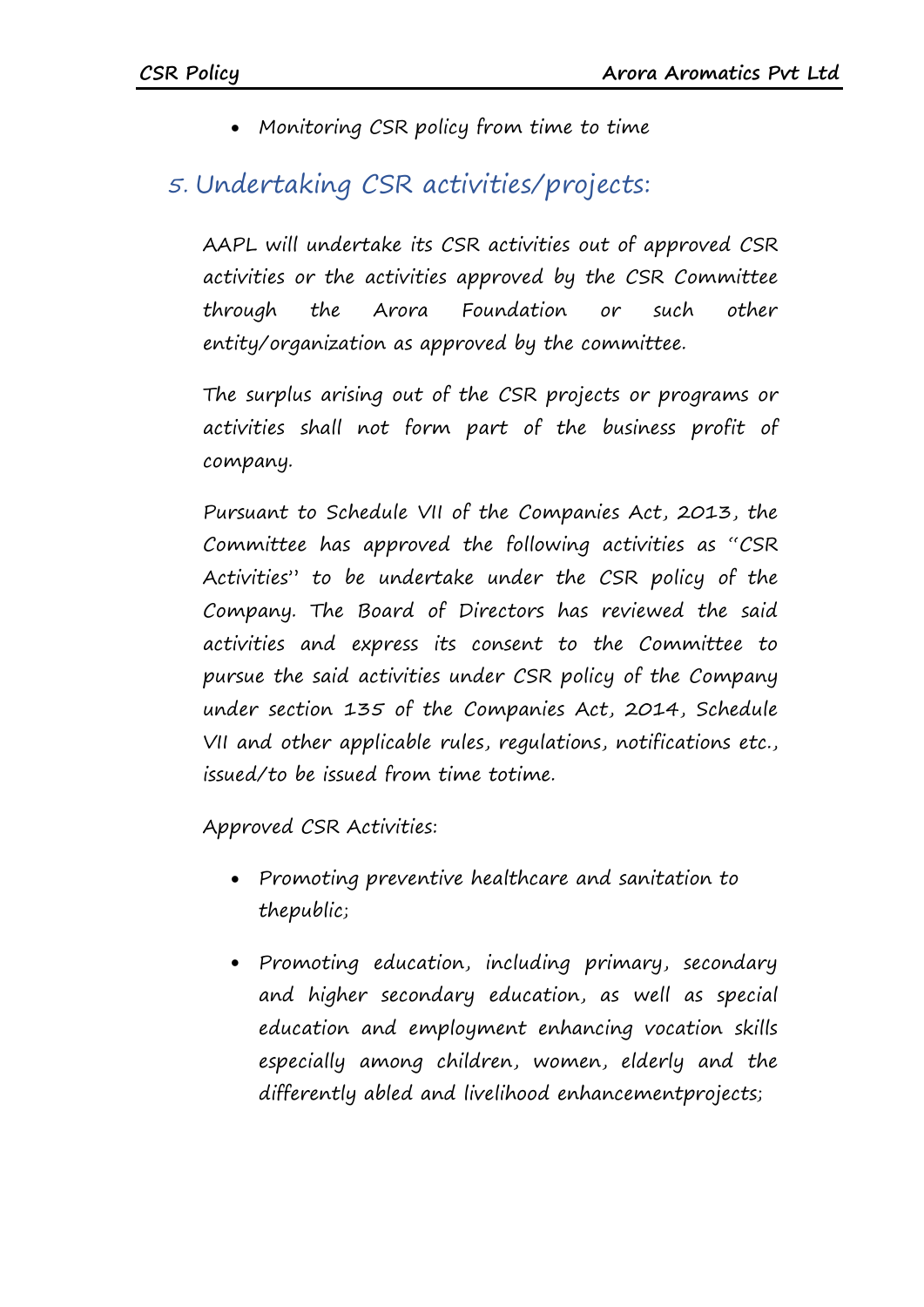- Projects, Activities, Programmes relating to conservation of natural resources including renewable energysources;
- Projects, Activities, Programmes relating to water conservation and maintaining quality of soil, air, andwater;
- Promoting Gender equality and empowerment ofwomen
- Community Health- Innovation projects to meet local needs. Reaching out with basic health care to all (bridging thegap).
- Sustainable livelihood Projects Holding hands of all marginalized group to improve livelihood opportunity, thus improving their quality oflife.

Rural Infrastructure Development- Need based quality infrastructure to improve quality oflife

#### <span id="page-6-0"></span>6. Selection, Implementation & Monitoring:

The Committee shall select and finalize the process of implementation of project/programme, including planning for expenses against the total budget allocated for CSR activities. The committee may constitute an implementation team or authorised any of the Department of the Company to organize for the implementation of the CSR activity. The team or

respectivedepartmentshallmonitortheimplementationprocess fromtimetotime,on behalf of the CSR committee and place